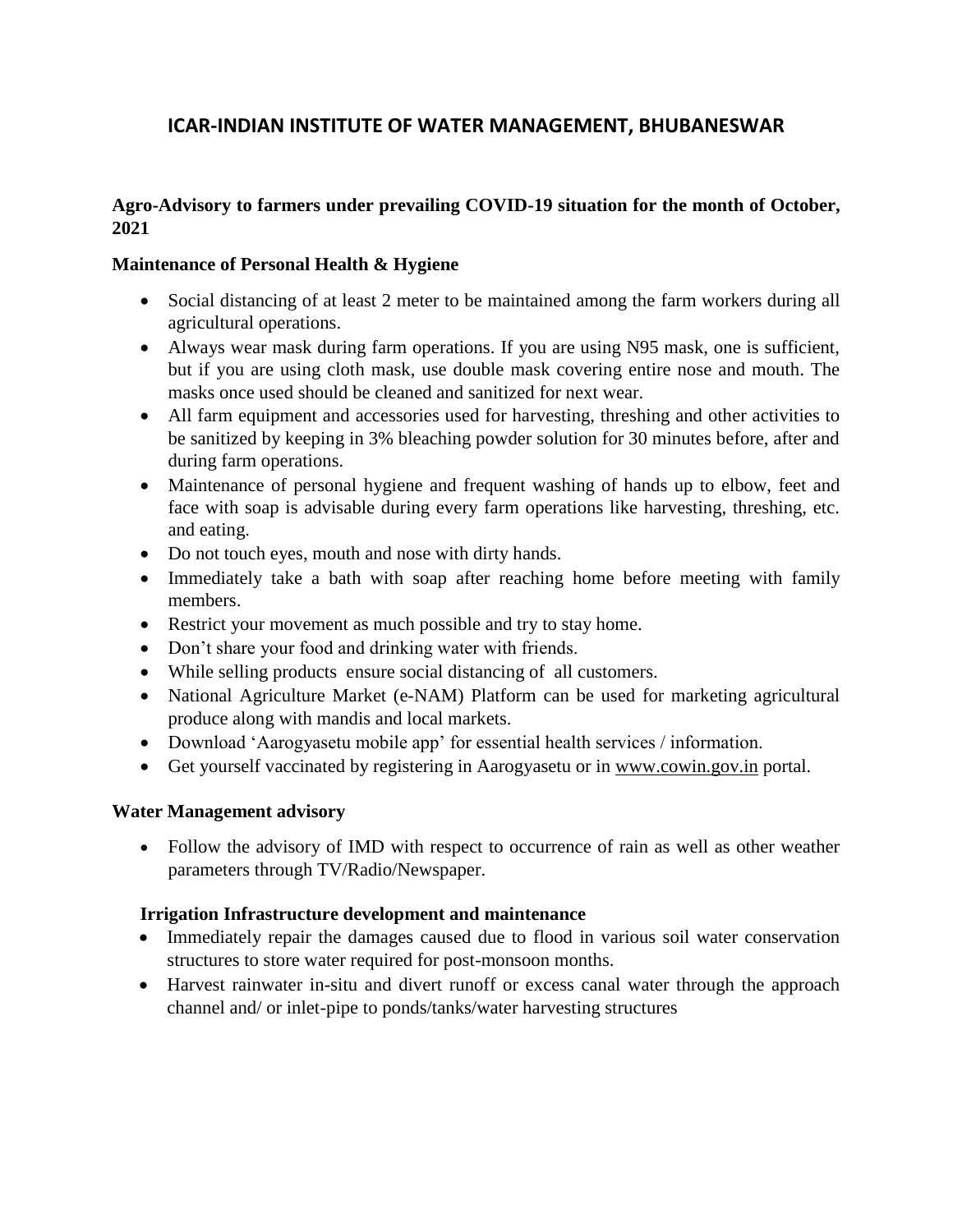## **Field management**

- Under dry-spell conditions, if irrigation water is available from auxiliary water storage ponds in canal command areas then apply a shallow depth of water i.e. about 2-3 cm to maintain the available soil moisture during the panicle initiation and flowering stage of rice crop.
- Make necessary drainage arrangements through channels to drain out excess rainwater from the non - paddy crop fields to water storage ponds.
- For waterlogging susceptible crops, construct ridges around the crop base and furrows in between for better crop growth and yield during rainy season.

## **Crop management**

## *Rice*

- Follow alternate wetting and drying (AWD) method of irrigation, which will reduce irrigation water quantity, and the chances of infestation of BPH.
- Provide drainage channels in the rice field under SRI method of cultivation to maintain water level in the field.
- To reduce hopper(GLH, BPH,WBPH etc.) attack to rice crop, standing water should be drained out and tillers of 3-4 lines should be brought closer leaving more open space in between (kandi) to allow sunlight to reach the base of crop.
- During ripening stage of rice, ensure proper drainage to remove excess water in case of heavy rain.
- Harvest the upper portion of the plant including panicles when it is difficult to drain out excess rainwater from ripened paddy fields.
- Do not heap the freshly harvested rice grain. Dry it properly (below 14% moisture) before storing

# **Mustard**

 Utilizing the available moisture complete sowing of mustard by the end of October. Apply sulphur @ 20 and 40 kg/ha to rainfed and irrigated mustard, respectively in addition to NPK doses for increasing seed yield and oil content.

## **Pulses**

 Farmers are advised to collect high yielding and disease resistance varieties of various rabi pulses like gram, pea, rajmash, khesari(Lathyrus), lentil, kulthi, urd and moong etc. in advance for their timely sowing.

# **Livestock and Aquaculture Management**

- No or minimal water exchange should be followed in carp polyculture / low-density shrimp monoculture.
- Periodic application of liming material helps in maintaining water quality.
- Preferably avoid over-feeding, over-fertilization and over-medication in aquaculture.